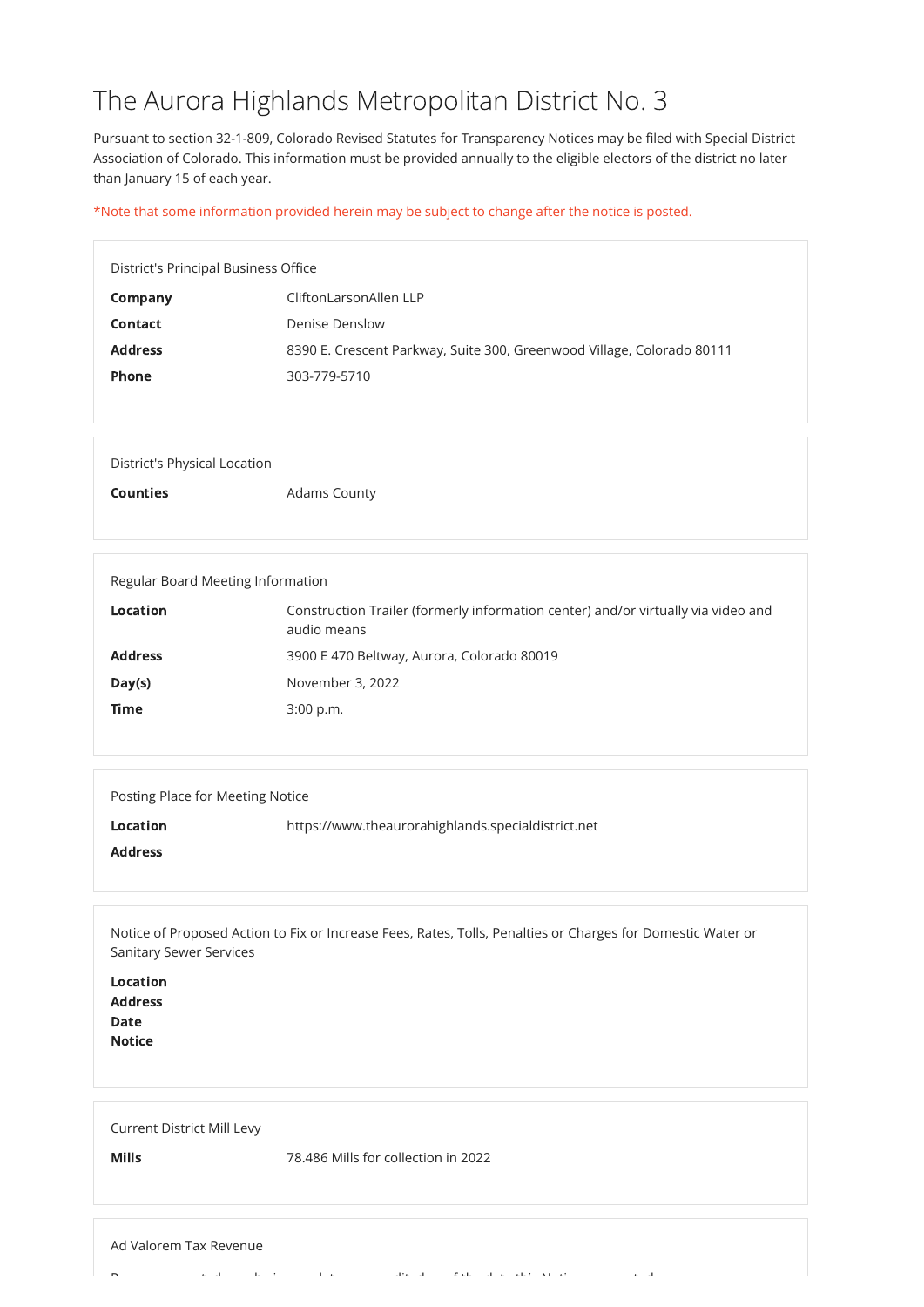Revenue reported may be incomplete or unaudited as of the date this Notice was posted.

Amount(\$) 3.00 received in 2021 (estimated/unaudited)

Date of Next Regular Election

Date 05/03/2022

Pursuant to 24-72-205 C.R.S

The district's research and retrieval fee is \$33.58 per hour

District Policy

District contact information for open records request: Denise Denslow

Names of District Board Members

| <b>Board President</b>                 |                                                                                           |
|----------------------------------------|-------------------------------------------------------------------------------------------|
| <b>Name</b>                            | Matt Hopper                                                                               |
| <b>Contact Info</b>                    | CliftonLarsonAllen LLP 8390 E. Crescent Parkway, Suite 300 Greenwood Village, CI<br>80111 |
| <b>Election</b>                        | No, this office will not be on the next regular election ballot                           |
|                                        |                                                                                           |
| <b>Board Member 2</b>                  |                                                                                           |
| <b>Name</b>                            | Carla Ferreira                                                                            |
| <b>Contact Info</b>                    | CliftonLarsonAllen LLP 8390 E. Crescent Parkway, Suite 300 Greenwood Village, CI<br>80111 |
| <b>Election</b>                        | No, this office will not be on the next regular election ballot                           |
|                                        |                                                                                           |
| <b>Board Member 3</b>                  |                                                                                           |
| <b>Name</b>                            | Vacant                                                                                    |
| <b>Contact Info</b><br><b>Election</b> | Yes, this office will be on the next regular election ballot                              |

| <b>Board Member 4</b> |                                                                                           |
|-----------------------|-------------------------------------------------------------------------------------------|
| <b>Name</b>           | Michael Sheldon                                                                           |
| <b>Contact Info</b>   | CliftonLarsonAllen LLP 8390 E. Crescent Parkway, Suite 300 Greenwood Village, CI<br>80111 |
| <b>Election</b>       | <b>Yes,</b> this office will be on the next regular election ballot                       |
| <b>Board Member 5</b> |                                                                                           |
| <b>Name</b>           | Cynthia Shearon                                                                           |
| <b>Contact Info</b>   | CliftonLarsonAllen LLP 8390 E. Crescent Parkway, Suite 300 Greenwood Village, CI<br>80111 |
| <b>Election</b>       | <b>Yes,</b> this office will be on the next regular election ballot                       |